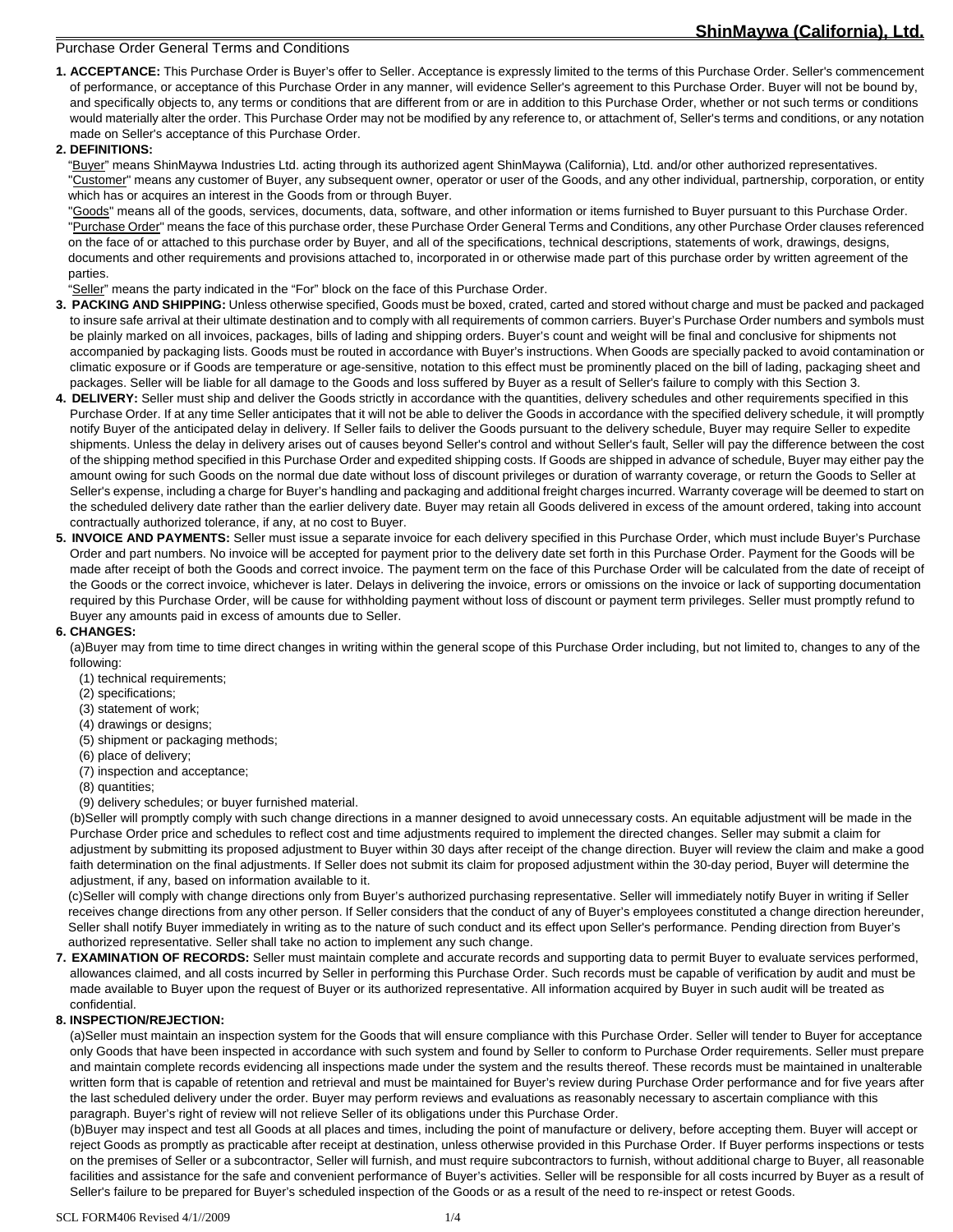## **ShinMaywa (California), Ltd.**

#### Purchase Order General Terms and Conditions

 (c)Buyer may reject or require correction of nonconforming Goods. Goods are nonconforming when they are defective in material or workmanship or are otherwise not in conformity with Purchase Order requirements or standards otherwise established by law. When tendering corrected or previously rejected Goods, Seller must disclose the rejection and requirement for correction, and the corrective action taken. If Seller fails to promptly replace or correct rejected Goods, Buyer may replace or correct the Goods and charge the cost to Seller or cancel this Purchase Order for default, or both. Buyer may require Seller, at Seller's expense, to correct or replace the defective or nonconforming Goods at the original point of delivery or at Seller's plant, and in accordance with a reasonable delivery schedule agreed upon by Buyer and Seller. Buyer may require a reduction in the Purchase Order price if Seller fails to meet such delivery schedule. If Buyer elects to return Goods without requiring correction or replacement, Seller must repay any previously paid portion of the price for such Goods. Buyer may, at its option, obtain reimbursement for rejected Goods by way of a debit against amounts owed to Seller or by direct payment from Seller. When Goods are returned to Seller, Seller must bear the transportation cost from the original point of delivery to Seller's facility or other original point of shipment. Buyer's failure to inspect and accept or reject the Goods shall not relieve Seller from responsibility for nonconforming Goods. (d)If Seller fails to perform as required under this Section 8 and does not cure such failure within ten days after receipt of notice from Buyer, Buyer may contract for or otherwise replace or correct non-conforming Goods and charge to Seller all costs caused by Seller's failure. This clause shall not affect any of the rights or obligations of the parties under Section 9 (Warranties).

- **9. WARRANTIES:** Seller warrants to Buyer and Customers that Goods will: (a) comply with all requirements of this Purchase Order and applicable law, (b) be free from defects in materials and workmanship, (c) be merchantable and fit for their intended purpose and (d) to the extent not manufactured pursuant to designs furnished by Buyer, be free from all defects in design. Seller's warranties, and warranties made by Seller's suppliers, together with its service guarantees will run to Buyer and its Customers. Seller will, at Buyer's election, replace, repair or issue credit for any Goods that are determined by Buyer to be defective or otherwise non-conforming to this warranty.
- **10. INDEMNIFICATION:** Seller will indemnify, defend and hold Buyer and its Customers harmless from all claims, suits, actions, awards, liabilities, losses, damages, costs and attorneys' fees arising out of (i) any claim that the Goods infringe any United States or foreign patent, copyright, trademark or other intellectual property right, (ii) bodily injury to, or death of, any person arising from the negligence or wrongful acts of Seller, its employees, agents, subcontractors or representatives, or (iii) property damage or destruction arising from the negligence or acts or omissions of Seller, its employees, agents, subcontractors or representatives.

## **11. TERMINATION FOR CONVENIENCE:**

(a)Buyer may terminate performance of work under this Purchase Order in whole or, from time to time, in part for any reason or no reason. If Buyer elects to terminate for convenience, it will deliver to Seller written notice of termination specifying the extent of termination and the effective date. (b)After receipt of a written notice of termination, and except as directed by Buyer, Seller must immediately proceed with the following obligations, regardless of any delay in determining any amounts due under this Section 11:

(1)Stop work as specified in the notice.

(2)Place no further subcontracts or orders for materials, services or facilities (referred to as subcontracts in this clause), except as necessary to complete the continuing portion of this Purchase Order.

(3)Terminate all subcontracts to the extent they relate to the terminated work.

(4)As sign to Buyer, as directed by Buyer, all rights, title and interest of Seller under the terminated subcontracts, in which case Buyer will have the right to settle or to pay any settlement arising out of the subcontract terminations.

(5)With Buyer's approval or ratification to the extent required by Buyer, settle all outstanding liabilities and conclude settlement proposals arising from termination of subcontracts.

(6)As directed by Buyer, transfer title and deliver to Buyer:

(A)the fabricated and un-fabricated parts, work in process, completed work, supplies and other material produced or acquired for the terminated work; and (B)the completed and partially completed plans, drawings, information and other property that, if this Purchase Order had been completed, would be required to be furnished to Buyer.

(7)Complete performance of the work not terminated.

(8)Take any action that may be necessary, or that Buyer may direct, for the protection and preservation of the property related to this Purchase Order that is in Seller's possession and in which Buyer, a Customer or a governmental body has or may acquire an interest.

(9)Use its best efforts to sell, as directed or authorized by Buyer, any property of the types referred to in subparagraph (6) above; provided, however, that Seller:

(A) is not required to extend credit to any purchaser; and

(B) may acquire the property under the conditions and prices approved by Buyer.

The proceeds of any transfer or disposition will be applied to reduce any payments to be made by Buyer under this Purchase Order, credited to the price or cost of the work, or paid in any other manner as determined by Buyer.

(c)After termination in whole or in part, Seller may submit a termination settlement proposal to Buyer in the form and with the certification prescribed by Buyer. Seller must submit the proposal promptly, but no later than 90 days after the termination date, unless the time is extended in writing by Buyer within this 90-day period. Buyer will review the proposal in good faith and confer with Seller to determine the amount to be paid, if any, due to the termination. The payment amount may include a reasonable allowance for profit on work done. However, the payment amount may not exceed the total Purchase Order price, as reduced by the amount of the payments previously made and the price for work not terminated. If Seller fails to submit its proposal within the time allowed, Buyer will determine on the basis of available information the amount, if any, to be paid to Seller upon termination and will pay the amount so determined. (d)If the termination is partial, Seller may submit a proposal to Buyer for an equitable adjustment of the prices(s) of the remaining portion of this Purchase Order. Seller must make any proposal for an equitable adjustment within 45 days after the effective date of termination unless this deadline is extended in writing by Buyer. Buyer will make any equitable adjustment agreed upon by the parties and this Purchase Order will be adjusted accordingly.

(e)If the total payments by Buyer exceed the amount finally determined to be due to Seller, Seller shall repay the excess to Buyer upon demand, together with interest at the legal rate Interest shall be computed for the period from the date the excess payment is received by Seller to the date the excess is repaid. **12. CANCELLATION FOR DEFAULT:** 

(a)Buyer may cancel this Purchase Order in whole or, in part, effective as of the date specified by Buyer if:

(1)Seller fails to deliver the Goods, perform the services, or comply with any other requirement of this Purchase Order within the time specified in the order or any extension granted by Buyer, and such failure is not cured within ten days after receipt of notice from Buyer specifying the failure;

(2)Seller fails to make progress towards performance of this Purchase Order and such failure is not cured within ten days after receipt of notice from Buyer specifying the failure; or

(3)Seller ceases doing business or becomes insolvent or becomes subject to any law relating to bankruptcy, insolvency, or relief of debtors.

(b)If Buyer cancels this Purchase Order in whole or in part for default, it may acquire, under the terms and in the manner it considers appropriate, goods and services reasonably equivalent to those canceled. Seller will be liable for and will promptly pay to Buyer on Buyer's first demand the amount by which the cost of such replacement goods and services exceeds the Purchase Order price.

(c)Upon receipt of cancellation notice from Buyer's authorized purchasing representative, Seller will stop work as directed by Buyer, and transfer title and deliver to Buyer in the manner directed, any tools, material, Buyer supplied technical data and design information, and completed Goods. However, Seller shall continue the work not canceled.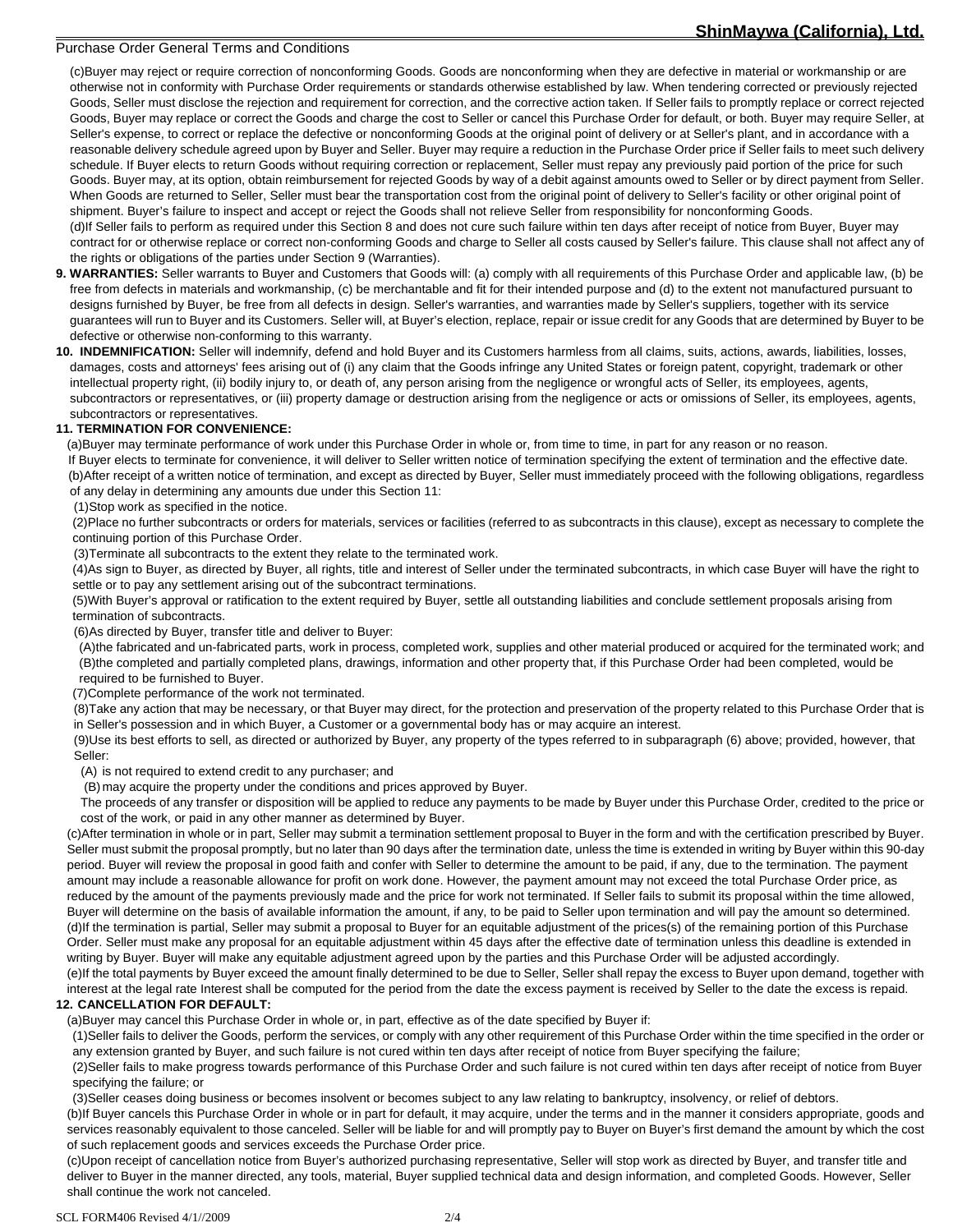#### Purchase Order General Terms and Conditions

(d)Upon cancellation, an equitable settlement will be made between Seller and Buyer for costs of partially completed and completed Goods conforming to this Purchase Order and any other payments due Seller by Buyer. The amount of the settlement will be equal to the verified amount due Seller for the termination of this Purchase Order less Buyer's costs for procurement or manufacture of the terminated portion of the order. Seller's claims relating to such settlement are subject to verification by Buyer's audit of Seller's records relating to this Purchase Order.

- **13. ASSIGNMENT OF RIGHTS / SUBCONTRACTING:** Seller may not assign any of its rights or delegate any of its duties or obligations under this Purchase Order, or subcontract any part of its performance of the order, to a third party without Buyer's prior written consent. Buyer's approval is not required for Seller's purchase of standard commercial goods or raw materials. This Purchase Order will be binding upon and inure to the benefit of the parties and their respective successors and assigns (if permitted).
- **14. PERFORMANCE OBSERVATION / PROGRESS REPORTS:** Buyer may observe all aspects of performance of Seller's work under this Purchase Order. During observation, Buyer agrees to comply with Seller's safety regulations and avoid interfering with its business operations. Upon Buyer's request, Seller will report to Buyer on the progress of performance of this Purchase Order. Seller's reports must contain all information necessary to determine the progress of performance and, at a minimum, will include information on production schedules, manufacturing plans, inventory control records and a raw material summary.
- **15. ACCESS**: Seller will permit Customers and governmental agencies to visit the facilities of Seller and Seller's supplier(s) for the purpose of confirming compliance with all Customer and regulatory requirements. In addition, Buyer, Customers and regulatory agencies may observe and review Seller's quality control program. Seller agrees to adjust its quality control procedures as reasonably necessary to meet the requirements of this Purchase Order.
- **16. RESPONSIBILITY FOR PROPERTY:** Seller is responsible for loss of or damage to materials, data, parts, tooling and other property furnished by Buyer to Seller for this Purchase Order. Seller agrees to pay Buyer for all such lost or damaged tooling, articles, or material. Buyer's furnishing to Seller of any tooling, articles or material in connection with this Purchase Order does not vest title thereto in Seller, unless expressly agreed by Buyer. After completion of this Purchase Order, all materials furnished by Buyer must be returned to it in the condition furnished except for reasonable wear and tear and for material consumed in the performance of the order.
- **17. RESPONSIBILITY FOR GOODS:** Seller is responsible for the risk of loss of, and damage to, the Goods until delivered to Buyer's plant or to such other place as designated in this Purchase Order, regardless of the point of inspection. Seller also bears the risk of loss of, and damage to, rejected Goods after receipt of Buyer's notice of rejection; provided, however, Buyer shall bear such risk as to loss or damage caused by the willful or negligent acts of its employees acting within the scope of their employment.

## **18. RIGHTS AND RESERVATIONS:**

 (a)All drawings, designs, information, tools, patterns, equipment, and other items supplied by Buyer, and proprietary rights embodied therein, are reserved by Buyer, and may not be used or reproduced by Seller for any purpose except the performance of this Purchase Order.

 (b)In all cases where Buyer pays for experimental, developmental or research work hereunder, Seller will promptly disclose to Buyer the results of this work. In addition, Seller agrees to assign to Buyer all inventions and data resulting from such work and all intellectual property rights therein. Seller will take all acts necessary and/or beneficial to obtain the transfer to Buyer of all such inventions, data and intellectual property rights.

 (c)Unless expressly agreed in writing by the parties (and except as provided in the preceding paragraph), information which Seller discloses in connection with the performance of this Purchase Order will be deemed non-confidential and non-proprietary and Buyer will be entitled to use the information without restriction.

**19. PUBLIC RELEASE OF MATERIALS:** Seller will not issue any news release, advertisement or public announcement regarding this Purchase Order or any program hereunder without Buyer's prior written approval.

#### **20. CONFLICTING TERMS:**

 In the event of conflict between these Purchase Order General Terms and Conditions, Purchase Order "P-Clauses", specifications or drawings applicable thereto, Seller will immediately contact Buyer for clarification.

## **21. NON WAIVER AND PARTIAL INVALIDITY:**

 (a)Buyer's failure or refusal to enforce any provision of this Purchase Order or to require performance of any provision will not be construed as a waiver of such provision or any other provision of this order, or the right of Buyer thereafter to enforce each and every provision hereof.

 (b)For any provision of this Purchase Order that becomes void or unenforceable as a result of law or court order, the parties will adopt a replacement provision that complies with such law or order. In any event, the remainder of this Purchase Order will remain valid and enforceable.

**22. CONFIDENTIAL INFORMATION:** Seller agrees to keep confidential and protect from disclosure all

#### (a)confidential, proprietary, and/or trade secret information:

(b)tangible items containing, conveying, or embodying such information: and

(c)tooling obtained from and/or belonging to Buyer in connection with this Purchase Order (collectively referred to as "Proprietary Materials"). Seller will use Proprietary Materials of Buyer only in the performance of and for the purpose of this Purchase Order. The restrictions on disclosure or use of Proprietary Materials by Seller apply to all materials derived by Seller or others from Buyer's Proprietary Materials.

Upon Buyer's request at any time, and in any event upon the completion, termination or cancellation of this Purchase Order, Seller must return to Buyer all of its Proprietary Materials, and all materials derived from such materials, unless directed otherwise in writing by Buyer. Seller will not, without the prior written authorization of Buyer, sell or otherwise dispose of (as scrap or otherwise) any materials containing, conveying, embodying, or made in accordance with or by reference to Buyer Proprietary Materials. Prior to disposing of such materials as scrap, Seller will render the materials unusable. Buyer may audit Seller's compliance with this Section 23. Seller may disclose Proprietary Materials to its subcontractors as required for the performance of this Purchase Order, provided that each such subcontractor first assumes, by written agreement, the same obligations imposed on Seller under this Section 23; and Seller shall be liable to Buyer for any breach of such obligation by such subcontractor. The provisions of this Section 22 are effective in lieu of, and will apply notwithstanding the absence of, any restrictive legends or notices applied to Proprietary Materials.

- **23**. **COMPLIANCE WITH LAWS/GOVERNMENT CERTIFICATION:** Seller will comply with all laws and regulations applicable to its performance under this Purchase Order. Seller will certify that Goods covered by this Purchase Order are produced in compliance with applicable laws whenever such certification is required under applicable law or contract. Seller further agrees, in connection with its performance, not to discriminate against any employee or applicant for employment because of race, sex, religion, color, national origin, disability, covered veteran's status or other protected classification as mandated by applicable law. Seller will promptly notify Buyer of any obligation under this Purchase Order which is prohibited under applicable law sufficiently in advance of Seller's performance of such obligation so as to enable the identification of alternative methods of performance. In addition, Seller will promptly notify Buyer of any pending or newly enacted laws of which Seller becomes aware that will affect the performance of this Purchase Order or the Goods.
- 24. SANCTIONS: Seller represents and warrants to Buyer that the Goods purchased under this Purchase Order do not originate from a country subject to a U.S. trade sanction, according to the list published by the U.S. Office of Foreign Assets Control ("OFAC"), Department of the Treasury. In the event Seller learns any fact that is contrary to the foregoing representations and warranties or that otherwise puts Buyer in violation of a U.S. trade sanction, Seller will immediately notify Buyer. Buyer will, within three days after receipt of such notice or within a reasonable time after Buyer learns of the violation through other means, notify Seller whether Buyer elects to terminate this Purchase Order for default with respect to the delivery at issue or instead to apply to OFAC for an appropriate license. In the event Buyer applies for a license but OFAC fails to issue a license within a reasonable time following receipt of Buyer's application, Buyer may elect to terminate this Purchase Order for default. Seller must reimburse Buyer for any loss resulting from market price movements calculated as the difference between the market price for the Goods on the original delivery date under this Purchase Order and that on the date of cancellation.